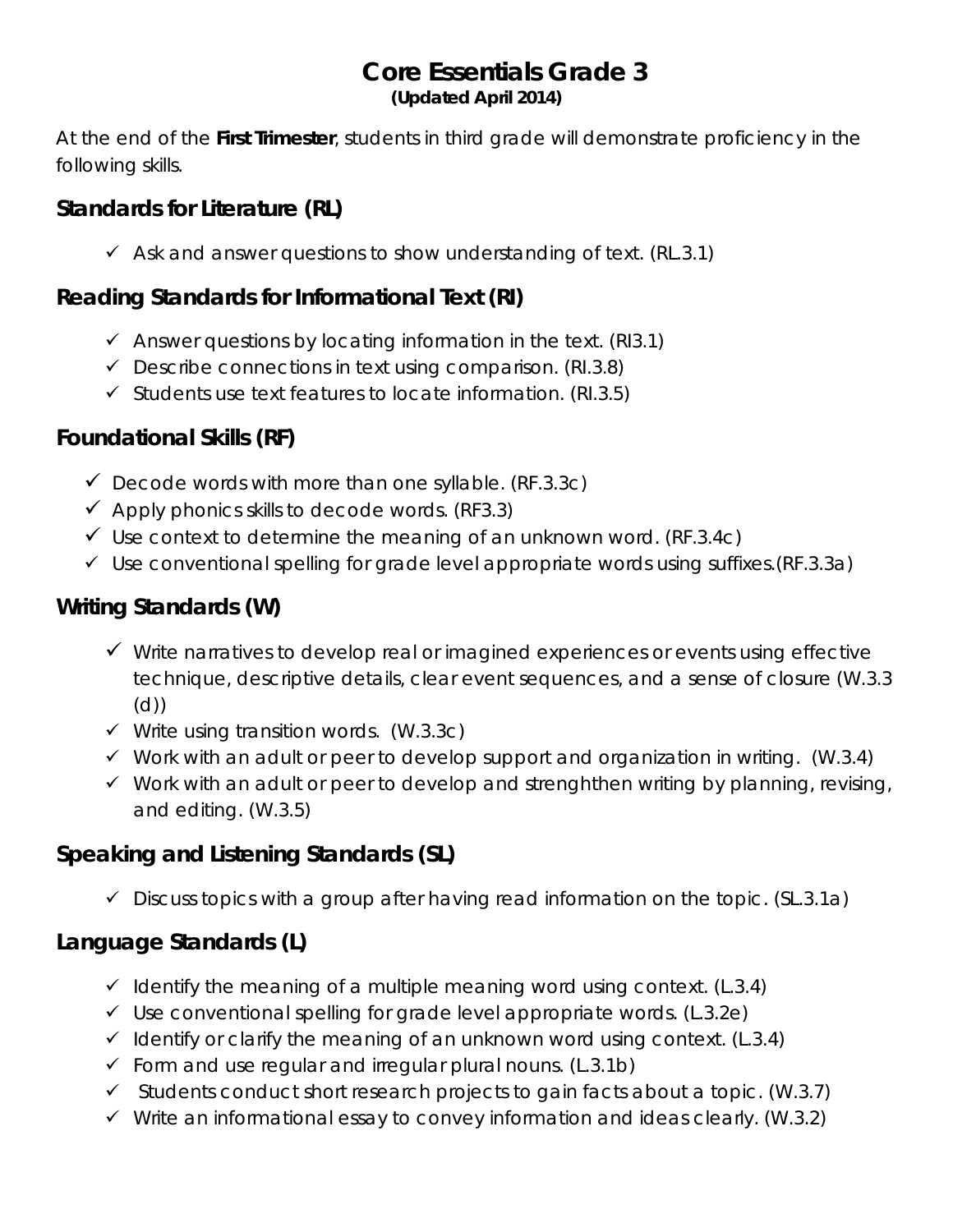# **Core Essentials Grade 3**

(updated April 2014)

At the end of the **Second** Trimester, students in third grade will demonstrate proficiency in the following skills.

#### **Standards for Literature (RL)**

- $\checkmark$  Ask and answer questions about a story to develop understanding. Should be able to use text in answering questions. (RL.3.1)
- $\checkmark$  Tell about characters using information from the story. . (RL.3.3)
- $\checkmark$  Use information in a story in combination with background knowledge to answer questions about a story that are not stated in the story. (RL.3.1)
- $\checkmark$  Use the text to demonstrate understanding by making generalizations. (RL.3.1)

### **Reading Standards for Informational Text (RI)**

- $\checkmark$  Answer questions by locating information in the text and then drawing a conclusion from information in the text. (RI3.1)
- $\checkmark$  Use pictures and text to gain an understanding of where, when and why in a story. (RI3.7)
- $\checkmark$  Read text and be able to identify whether it is comparing/contrasting information or sequencing events. (RI.3.8)
- $\checkmark$  Use information from maps and pictures in a story to gain understanding. (RI.3.7)
- $\checkmark$  Tell about historical events, scientific ideas or steps in a process that tells time order. (RI. 3.8)

### **Foundational Skills (RF)**

- $\checkmark$  Apply phonics skills to recognize contractions. (RF3.3)
- $\checkmark$  Identify and understand the most common prefixes and suffixes. (RF.3.3a)
- $\checkmark$  Read poetry and prose on grade level with appropriate rate and expression after repeated readings. (RF.3.4b)

### **Writing Standards (W)**

- $\checkmark$  Students develop a list of time order words and use them in their writing. (W.3.3c)
- $\checkmark$  Write a narrative to develop real or imaginary events. (W.3.3)
- $\checkmark$  Write informative/explanatory texts to examine a topic and convey ideas and information clearly. (W.3.2)
- $\checkmark$  Write introducing a topic and giving enough related information with pictures if needed to help the reader understand your topic. (W.3.2a)
- $\checkmark$  Write using the writing process of brainstorming, draft, followed by revising and editing. (W.3.5)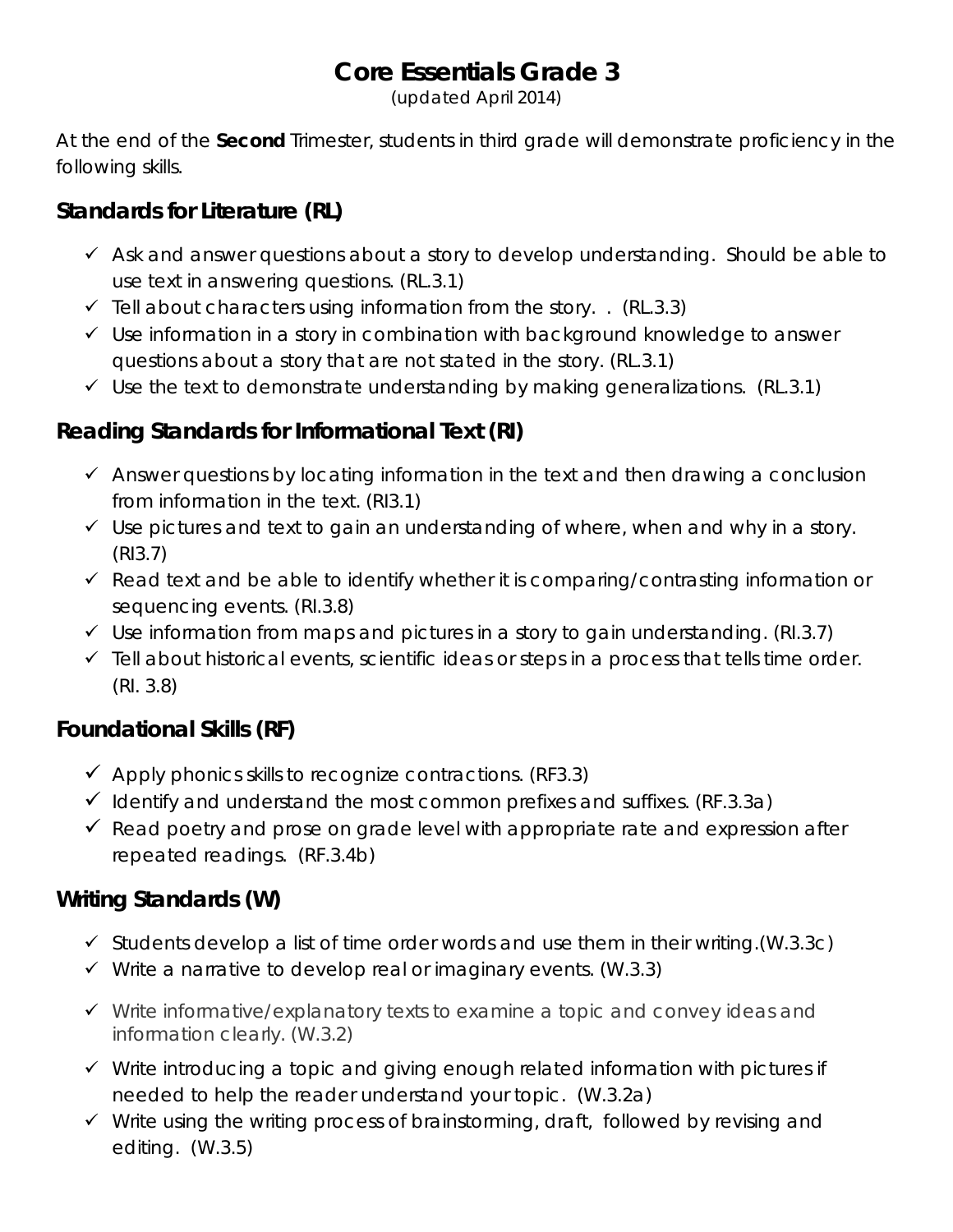### **Speaking and Listening Standards (SL)**

 $\checkmark$  Speak in complete sentences to provide clear information. (SL.3.6)

#### **Language Standards (L)**

- $\checkmark$  Identify the meaning of a multiple meaning word using context and other strategies. (L.3.4)
- $\checkmark$  Apply knowledge of word families and word parts to spell words. (L.3.2e)
- $\checkmark$  Use words in the sentence to determine meaning of an unknown word or phrase. (RI.3.4a)
- $\checkmark$  Students improve their writing by using synonyms and other words for commonly used words. (L.3.3a) (with guidance)
- $\checkmark$  Tell what the function of a noun or verb is in sentences. (L.3.1a)
- $\checkmark$  Use prefixes and suffixes when spelling words. (L.3.2f)
- $\checkmark$  Use glossaries to determine the meaning of a word. (L.3.4d)
- $\checkmark$  Use conventional spelling for commonly used grade level words. (L.3.2e)
- $\checkmark$  Identify the meaning of a base word and how it changes when you add a prefix or suffix to it. (L.3.4b) ( common ones)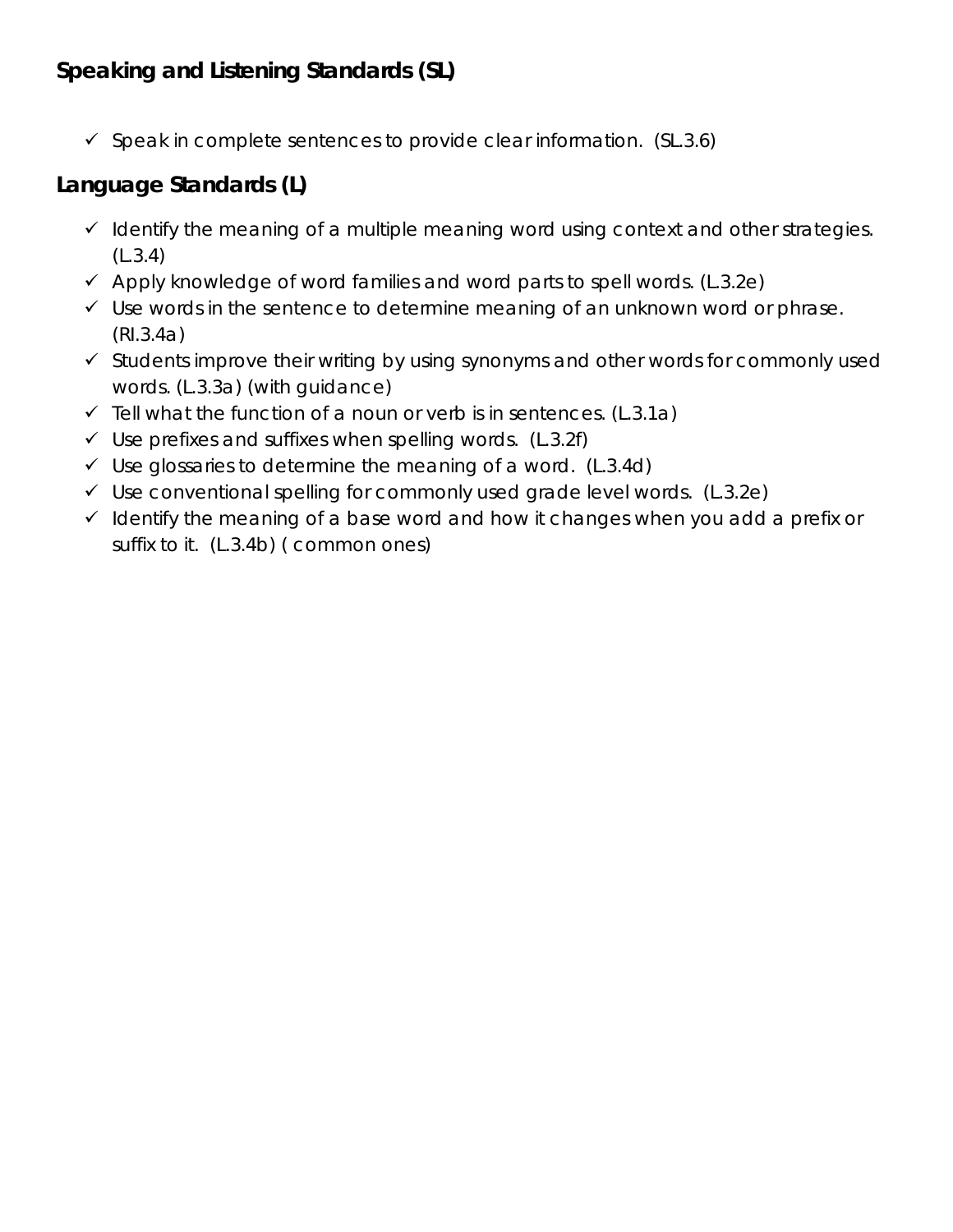# **Core Essentials Grade 3**

#### **(Updated April 2014)**

At the end of the **Third Trimester,** students in third grade will demonstrate proficiency in the following skills.

#### **Standards for Literature (RL)**

- $\checkmark$  Tell about characters in a story including their characteristics and feelings. (RL.3.3)
- $\checkmark$  Tell how a character's actions create a sequence of events. (RL.3.3)
- $\checkmark$  Answer questions to show understanding of text. (RL.3.1)
- $\checkmark$  Refer to text to answer questions. (RL.3.1) with guidance
- $\checkmark$  Refer to specific features of a text such as chapter when describing events. (RL.3.5)

#### **Reading Standards for Informational Text (RI)**

- $\checkmark$  Answer questions by locating information in the text. (RI3.1)
- $\checkmark$  Use pictures and text to gain an understanding of where, when and why in a story. (RI.3.7)
- $\checkmark$  Students use text features to locate information. (RI.3.5)
- $\checkmark$  Compare and contrast important details in two texts on the same topic. (RI.3.9) with guidance

#### **Foundational Skills (RF)**

- $\checkmark$  Use context to determine the meaning of an unknown word. (RF.3.4c)
- $\checkmark$  Use conventional spelling for grade level appropriate words using suffixes. (RF.3.3a)
- $\checkmark$  Read accurately and fluently showing comprehension. (RF.3.4)
- $\checkmark$  Use context to confirm or self correct word recognition and understanding. (RF.3.4.c) (when reading out loud)

### **Writing Standards (W)**

- $\checkmark$  Write narratives to develop real or imaginary experiences using clear sequence of events. (W.3.3a)
- $\checkmark$  Write opinion pieces on topics or texts, supporting a point of view with reasons (complete with an organized structure). (W.3.1)
- $\checkmark$  Write using transition words. (W.3.3c)
- $\checkmark$  Write using characters and events in sequence. (W.3.3a)
- $\checkmark$  Write on a topic and group material together in paragraphs. Include illustrations when helpful. (W.3.2a)
- $\checkmark$  Work with an adult or peer to develop support and organization in writing. (W.3.4)
- $\checkmark$  Develop topic you are writing about with facts. (W.3.2b)